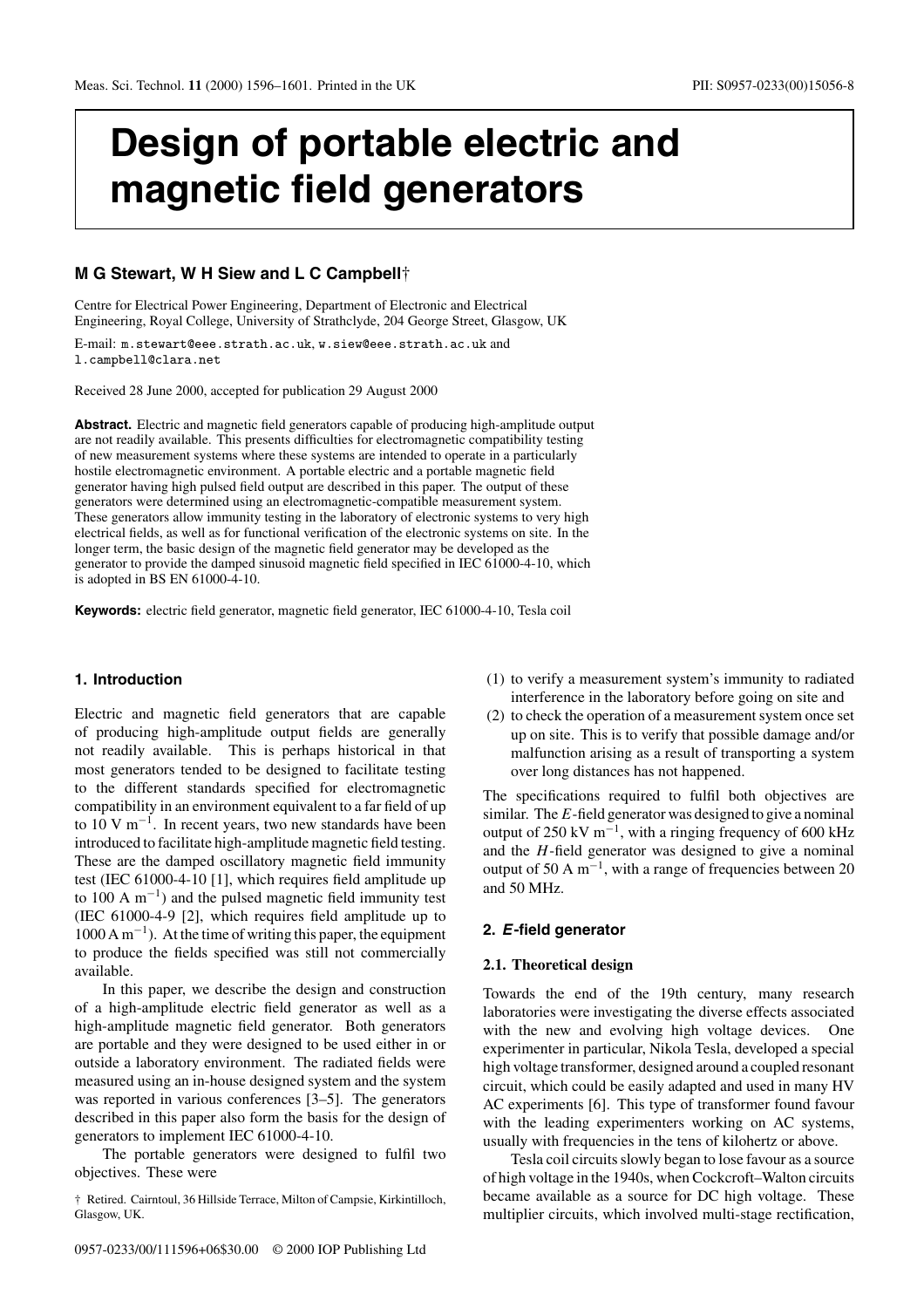

**Figure 1.** Loosely coupled transformer equivalent circuit.



Frequency

Figure 2. Frequency against secondary current in a loosely coupled circuit [7].



**Figure 3.** E-field generator circuit arrangement.

became practical with the development of the diode and as a result little further development took place on the Tesla coil.

Tesla coils, however, were not forgotten, and over the years have been put to various uses, e.g. as accelerating sources for fundamental physics experiments, as general purpose high voltage sources and also in the investigation of lightning effects. The concept also forms the basis of our E-field generator.

In the first circuit (figure 1) a loosely coupled aircored transformer (Tesla coil) is used to provide resonant voltage gain at a particular frequency. In this arrangement, a capacitor  $C_p$  is charged by a high voltage source, and a switch Sw is used to close the circuit.  $R_p$  and  $L_p$  are the effective resistance and inductance respectively of the primary winding. This primary circuit is loosely coupled (by a mutual inductance  $M$ ) to a secondary circuit consisting of effective inductance  $(L_s)$ , effective resistance  $(R_s)$  and effective capacitance  $(C_s)$ .

If the two circuits are resonant at the same frequency, the resulting behaviour is governed by the amount of coupling. If the coupling is small, the secondary current is small, and the plot of secondary current versus frequency has a shape as shown in figure 2 for a coupling coefficient,  $k$ , of 0.005. With an increase in coupling the secondary current increases, and the sharpness of the secondary current curve is reduced. As coupling is increased there comes a point (called critical coupling) where the secondary current is at its maximum value,  $k = 0.01$  in figure 2. With greater coupling still, the secondary current curves starts to show a double hump, and the magnitude of the peaks reduces, the spread of frequencies increases and the humps start to move apart.

When the switch is closed, current passes around the primary LC circuit with a resonant frequency dependent on the values of  $L_p$  and  $C_p$  with a relationship defined as:

$$
f_0(E) = \frac{1}{2\pi (L_p C_p)^{1/2}}\tag{1}
$$

where  $f_0(E)$  is the resonant frequency of the E-field generator (Hz),  $L_p$  the primary inductance (H) and  $C_p$  the primary capacitance (F).

At this frequency the reactances of the inductor and capacitor are equal but opposite, and cancel out each other, giving a circuit which appears only as a low resistance, and hence allowing a high current to flow in the secondary.

The secondary voltage at resonance for the coupled circuit of figure 1, and in the particular case where both circuits are resonant at the same frequency is given by [7]:

$$
v_s = v_p \left(\frac{L_s}{L_p}\right)^{1/2} \left(\frac{k}{k^2 (Q_p Q_s)^{-1/2}}\right)
$$
 (2)

where  $v_s$  is the instantaneous secondary voltage (V),  $v_p$ the instantaneous primary voltage  $(V)$ ,  $L<sub>s</sub>$  the secondary inductance (H),  $L_p$  the primary inductance (H), k the coefficient of coupling,  $Q_p$  the primary circuit quality factor and  $Q_s$  the secondary circuit quality factor, which is maximum for the condition where the coupling  $k$  is equal to the critical coupling  $k_c$ :

$$
k_c = (Q_p Q_s)^{-1/2}
$$
 (3)

where

$$
Q_p = \omega_0 L_p / R_p \tag{4}
$$

$$
Q_s = \omega_0 L_s / R_s \tag{5}
$$

and

$$
\omega_0 = 2\pi f_0 \tag{6}
$$

where  $\omega_0$  is the resonant angular frequency (rad s<sup>-1</sup>).

The gain of typical Tesla coils is usually within the range 10 to 30.

#### **2.2. Construction**

The Tesla coil (figure 3) is powered by a 240 V/15 kV neon sign transformer T1 which is protected by a spark gap  $(SG_1)$ , and 150 pF capacitor  $(C_1)$  on the HV side. The source voltage may be controlled by a variac. The output of the transformer is connected to a capacitance  $(C_2)$  of 0.01  $\mu$ F via a 100 mH inductor  $(L_1)$  which acts as further protection to the supply. The capacitor is connected first to the main spark gap  $(SG_2)$  and then to a flat spiral inductor  $(L_2)$ , with inductance 5  $\mu$ H, made from 12 mm copper tube. Tubing is used instead of wire in order to keep the total circuit resistance low at high frequencies. The secondary circuit is made from an inductive coil  $(L_3)$  made from 600 turns of small diameter PTFE insulated wire, which has a total length close to a quarter wavelength at the desired frequency, wound on a 100 mm diameter polythene former. The inductance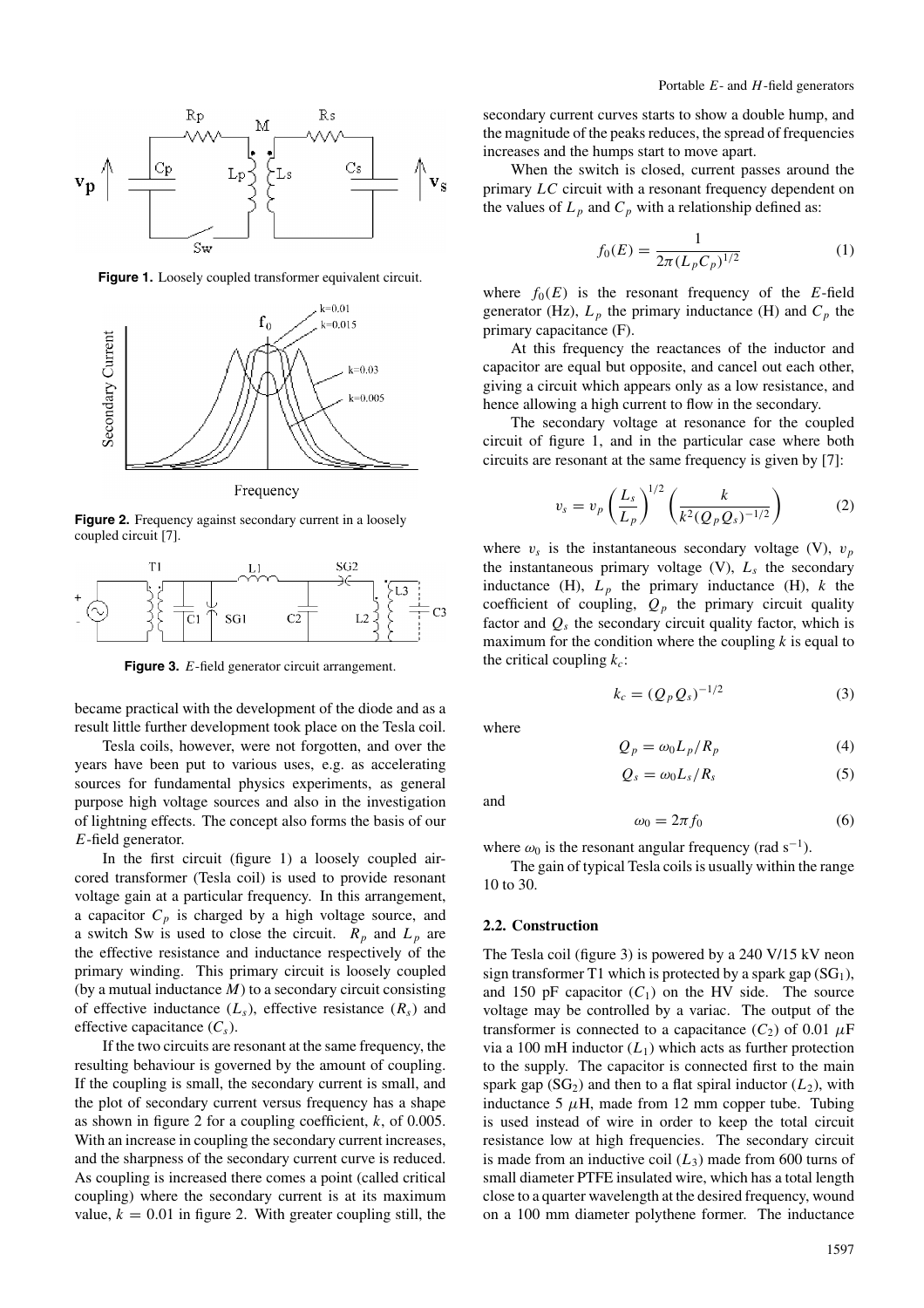

**Figure 4.** *H*-field generator equivalent circuit.

of this coil is 3 mH. At the top is connected an aluminium toroid of 0.75 m diameter, acting as top capacitance  $(C_3)$ . The bottom end of the secondary is connected to ground.

When the capacitor  $C_2$  is charged to a sufficient voltage, the main spark gap breaks down and current flows around the primary circuit. This induces a high voltage on to the secondary, which is at a maximum on the capacitive top plate. The frequency of the primary circuit may be tuned exactly to that of the secondary by altering the tapping point on inductor  $L_2$ . The circuit can be tuned to give critical coupling, and hence maximum voltage gain, by raising or lowering the position of the secondary within the primary coil thereby altering the coefficient of coupling.

#### **3.** *H***-field generator**

## **3.1. Theoretical design**

A high-frequency  $H$ -field is produced by a large resonant peak current flowing around a low impedance circuit (figure 4).

A capacitor  $C$  is charged to a high voltage, and when switch Sw is closed, current flows around the circuit. The frequency of oscillation of the current is a function of the loop inductance  $L$  and capacitance  $C$ . Resistance  $R$  represents the resistance of the circuit leads etc.

The surge impedance of the circuit is

$$
Z_0 = \left(\frac{L}{C}\right)^{1/2} \tag{7}
$$

where  $Z_0$  is the surge impedance  $(\Omega)$ , L the inductance (H) and  $C$  the capacitance  $(F)$  and the peak current is given by

$$
I_{pk} = V_{pk}/Z_0 \tag{8}
$$

where  $I_{pk}$  is the peak current (A) and  $V_{pk}$  the peak capacitor voltage (V).

The resonant frequency of the  $H$ -field generator in Hz is

$$
f_0(H) = \frac{1}{2\pi (LC)^{1/2}}.\tag{9}
$$

## **3.2. Construction**

To produce a high  $H$ -field, a high circulating current is required. A nominal peak current of 100 A, with a variable frequency of between 20 and 50 MHz, was chosen. The circuit is as shown in figure 5. A 50 Hz charging source,



Figure 5. H-field generator circuit arrangement.

which is current limited by resistor  $R_c$ , feeds a step-up voltage transformer  $T_1$ . The output of the transformer charges capacitor  $C_1$  and the  $C_2/C_3$  network. The inductance  $L_1$  is the variable self-inductance of the loop. At the high frequencies being considered, the values of  $C_2$  and  $C_3$  are in the range of tens of picofarads and  $L_1$  of the order of microhenries. The function of  $C_1$  is to supply the energy to break down the spark gap SG and allow the lower energy stored in the  $C_2/C_3$ ,  $L_1$ circuit to oscillate at the desired frequency. The capacitors  $C_2$  and  $C_3$  have been constructed coaxially from copper tubes with a polypropylene dielectric separating them.

Increasing or decreasing the capacitance can be achieved by changing the position of the central conductor with relation to the outer. Since this also changes the circuit inductance, the circuit has a degree of tunability.

## **4.** *E***- and** *H***-field measurement systems**

The two sensors used in the field measurement system are transient electromagnetic field sensors, which are based on a generic design. The complete measurement system used is described in detail in [3–5]. As a summary, the sensors are passive devices based on the asymptotic conical dipole design ( $E$ -field) and the multi-gap loop design ( $H$ -field). The outputs of the two sensors are the following.

E-field:

$$
v_0 = A_{eq} R \varepsilon_0 \frac{\mathrm{d}E}{\mathrm{d}t} \tag{10}
$$

where  $v_0$  is the instantaneous output voltage (V),  $A_{eq}$  the sensor effective area (0.981 × 10<sup>-2</sup> m<sup>2</sup>), R the sensor resistance (50  $\Omega$ ),  $\varepsilon_0$  the permittivity of free space (8.854  $\times$  $10^{-12}$  F m<sup>-1</sup>) and E the instantaneous electric field (V m<sup>-1</sup>).  $H$ -field:

$$
v_0 = A_{eq} \mu_0 \frac{\mathrm{d}H}{\mathrm{d}t} \tag{11}
$$

where  $v_0$  is the instantaneous output voltage (V),  $A_{eq}$  the sensor effective area (0.908 ×  $10^{-3}$  m<sup>2</sup>),  $\mu_0$  the permeability of free space ( $4\pi \times 10^{-6}$ ) and H the instantaneous magnetic field  $(A \text{ m}^{-1})$ . From equations (10) and (11), it can be seen that the output voltage is dependent upon both the field amplitude and the frequency of the transient.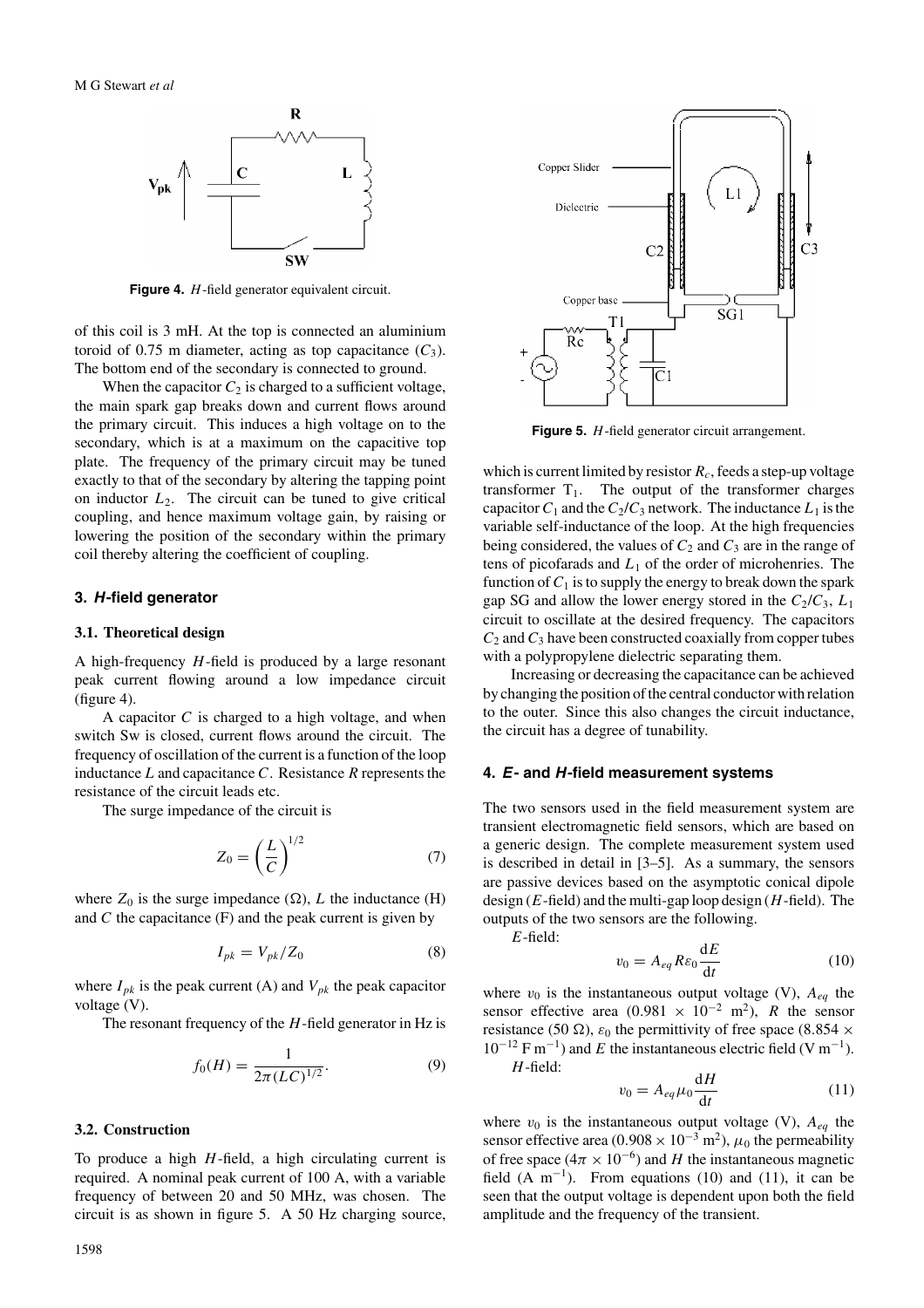

**Figure 6.** E-field sensor output against time.

The frequency response of both sensors is guaranteed to range from a lower 3 dB point of 250 kHz to an upper 3 dB point of 250 MHz. In practice, the calibrated response does not drop to 3 dB until 150 kHz and extends to 500 MHz before dropping below 3 dB.

Optical fibre was chosen as the transmission medium of the signal from sensors to the data acquisition equipment. This provides complete electrical isolation between the equipment out in the substation (when the measurement system is used in a substation) and that at the data acquisition site, thus removing the risk of corruption of the signal being transmitted.

The optical transmitter consists of a signal conditioner and an LED source. The signal conditioner is primarily to provide an interface to match the output of the sensors to the input characteristics of the LED. Since the sensors are completely passive they cannot be relied upon to provide any power with which to drive the LED. Therefore the signal conditioner takes the voltage developed at the sensor output and converts it to a current suitable to drive the LED. In addition, the signal conditioner can also provide any gain or attenuation that may be required.

The signal is transmitted over 100 m of fibre to the receiving equipment. The optical receiver consists of a PIN photodiode and further signal conditioning. The signal conditioning at this end is effectively a high gain current-tovoltage converter, which takes the small current developed by the PIN photodiode and transforms it into a 0–5 V signal. This can be input to one of two, four-channel, 2 Gsamples  $s^{-1}$ , 1 MB per channel digitizing oscilloscopes (DSO).

The information, having been captured and digitized in the oscilloscope, could then be downloaded to a portable PC over a GPIB (general purpose interface bus) for storage. Processing of the stored data, such as fast Fourier transforms, to determine the field strength as a function of frequency, could then be performed.

## **5.** *E***-field generator output**

The sensor was placed 1 m from the Tesla coil, positioned parallel to the lines of electric field, and connected to the DSO. Figure 6 shows a typical trace record from the DSO,



**Figure 7.** Electric field strength against time.



**Figure 8.** Electric field spectrum.

and figure 7 shows the integrated and factored result (using equation (10)) of the same trace and is thus shown as a plot of electric field (V m<sup>-1</sup>) against time.

Figure 8 shows the frequency-resolved spectrum of the field, which is centred on 600 kHz.

#### **6.** *H***-field generator output**

Figure 9 shows an example of the signal recorded by the magnetic field sensor as captured by a digital sampling oscilloscope (in this case with the slider at position 4 corresponding to a designed frequency of 31 MHz). The voltage applied across the gap was 5 kV p–p and the sensor was placed inside the loop of the field generator. The signal was then integrated and multiplied by the appropriate factors (using equation (11)) and the result is as shown in figure 10, with the y-axis now in amps per metre. Figure 11 shows the frequency spectrum of the magnetic field, showing two peaks, one at the designed frequency (31 MHz) and the other at 15 MHz. With reference to figure 5, the 15 MHz peak is caused by  $C_1$  discharging into  $SG_1$  through the circuit lead inductance.

The field output for a range of different positions of the slider has been computed, position 1 being with the slider at its maximum extension, and position 6 at its lowest position.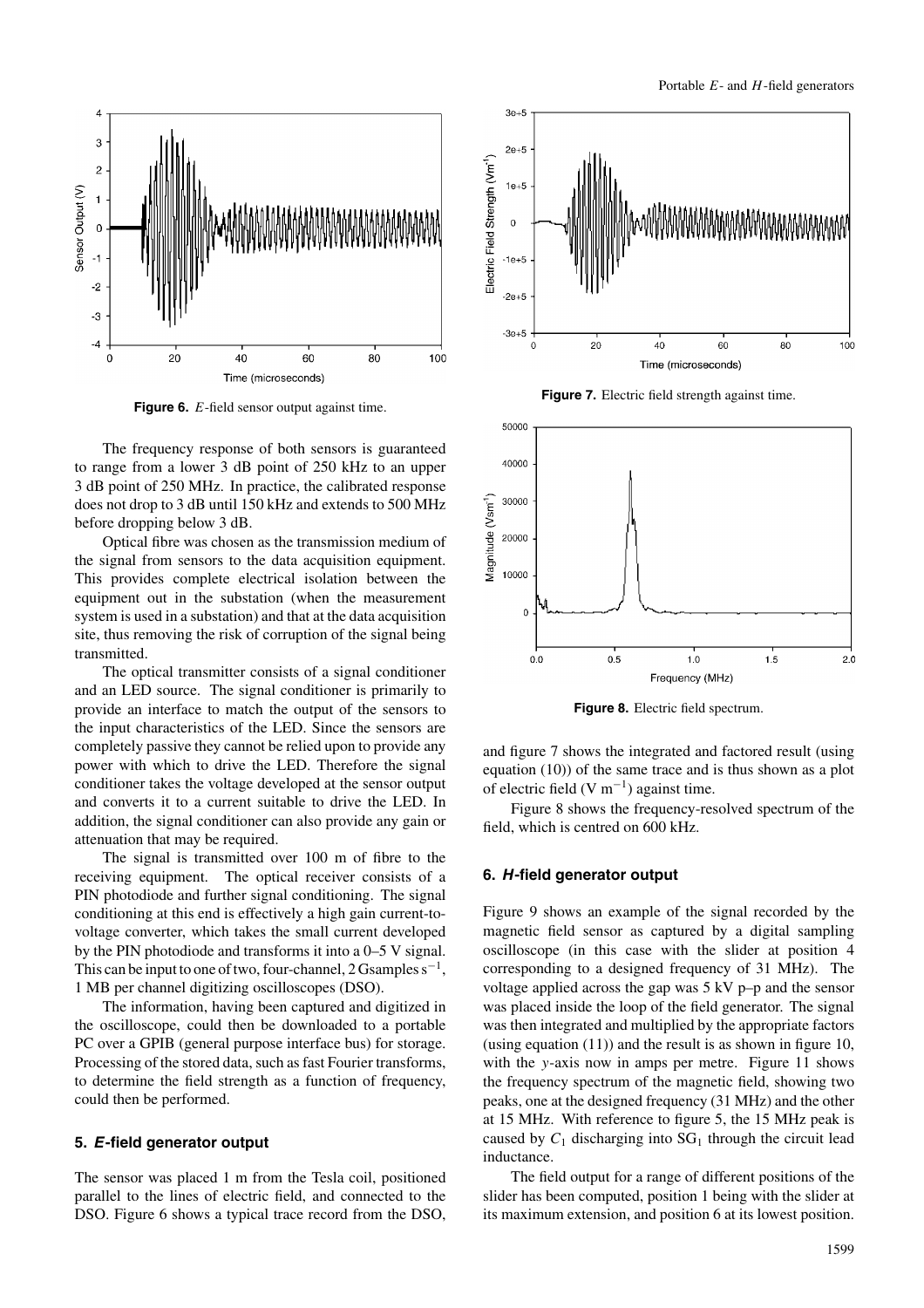





**Figure 10.** Magnetic field strength against time.

The difference in height between each of the positions is 50 mm.

The frequency spectrum was normalized using the 15 MHz signal as a base, and these normalized spectra are labelled 3 to 8 in figure 12.

## **7. Use of the generators**

The field generators were set up in the laboratory to check the immunity of both the radiated and conducted interference measuring systems during their development. Since the systems were to be used in the electrically noisy environment of an electrical substation during primary plant switching, it was important that the systems would not be affected by spurious signal pick-up.

The portability of the field generators allowed the operation of the field measurement system to be checked after the systems were set up on site.

Immunity of the field measurement systems was confirmed by blanking off the input to a sensor input to the optical transmitter and recording the output from the corresponding receiver on the oscilloscope. This was done for each of the channels.

In the case of the conducted measurement system the voltage probes were shorted and connected to earth, and



**Figure 11.** Magnetic field spectrum.



**Figure 12.** Normalized spectrum data showing variation with slider position.

a shorting wire was used through the current sensor. The sensors were connected to the optical links and the outputs connected to the oscilloscopes. Again, the outputs could be checked for immunity.

#### **8. Conclusions**

The generators described have been used to check the immunity to transients of a fairly complex radiated field and conducted interference measurement system, throughout its development and use. The operation of field measurement systems and the integrity of anciliary electronic systems in areas of high field have been tested, and areas of concern were quickly identified and rectified.

The portability of the equipment also allowed for checking of the measurement systems in the field prior to the commencement of measurements and increased the confidence of operation in a measurement programme which required costly outages to set up the measurement system.

Generators such as these are low cost and simple to operate and can be useful where budgets do not allow the use of more specialized equipment.

The  $H$ -field generator may be a basis for the design of the equipment required for implementing IEC 61000-4-10.